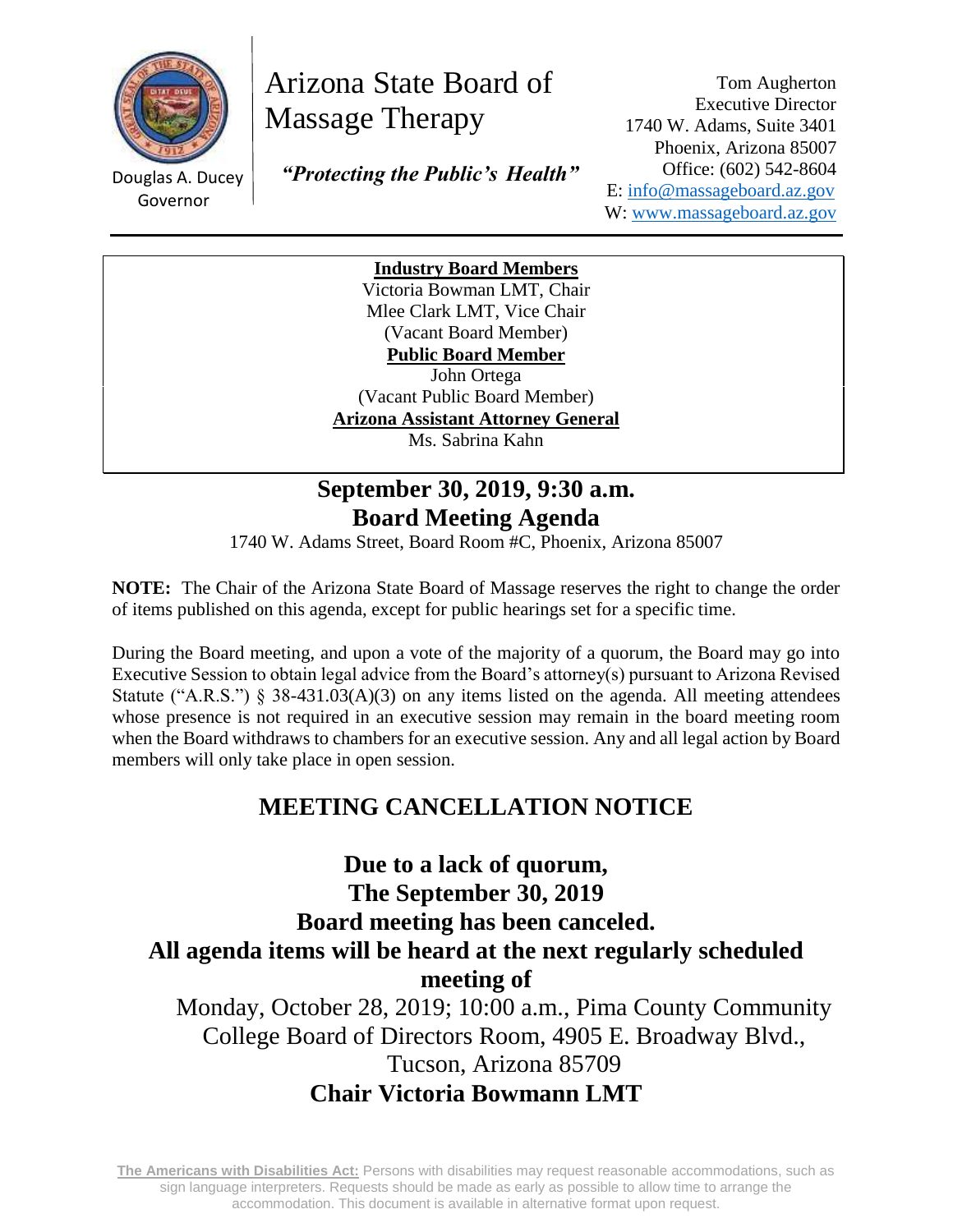#### **I. CALL TO ORDER, Chair Victoria Bowmann LMT**

#### **II. ROLL CALL, Board staff**

#### **III. CALL TO THE PUBLIC, Chair**

Pursuant to A.R.S. § 38-431.01(H), the Board may make an open call to the public during a public meeting, subject to reasonable time, (*three minutes*), place and manner restrictions, to allow individuals to address the public body on any issue within the jurisdiction of the public body. However, members of the Board are not allowed to discuss or take legal action on matters raised during an open call to the public unless the matters are properly noticed for discussion and legal action. The Board, however, may ask staff to review a matter or may ask that a matter be put on a future agenda. *(Information detailing the "Call to the Public" is provided for attendees at the rear of the Board room, as well as copies of the monthly Board agenda).* 

#### **VI. DECLARATION OF CONFLICTS OF INTEREST – A.R.S. § 38-503, Chair**

#### **V. REVIEW, DISCUSSION AND POSSIBLE ACTION ON BOARD MEETING MINUTES, Chair**

A. Discussion and approval of the Massage Board Open Minutes from the August 26, 2019 Regular Session meeting.

#### **VI. ITEMS FOR BOARD REVIEW, DISCUSSION AND POSSIBLE ACTION, Chair** Upon a vote of the majority of a quorum, the Board may go into executive session, pursuant

to A.R.S. § 38-431.03(A)(2) to discuss or consider records exempt, by law, from public inspection, including the receipt and discussion of information or testimony that is specifically required to be maintained as confidential by state or federal law.

A. Formal Hearing(s)

Pursuant to A.R.S. § 32-4254, the Board will hold a formal hearing to review, discuss and take possible action for the following file(s):

- (1) 19-154 Saganuma, Kailoa
- B. Formal Interview(s)
	- (1) 19-177 Farino, Michael (2) 20-110 Harris, Ronnie
- C. Investigation Review File(s) Board to review, discuss and take possible action on investigation files.

(1) 20-111 Hargrett, Romania (2) 20-113 Cox-Pitt, Sirena